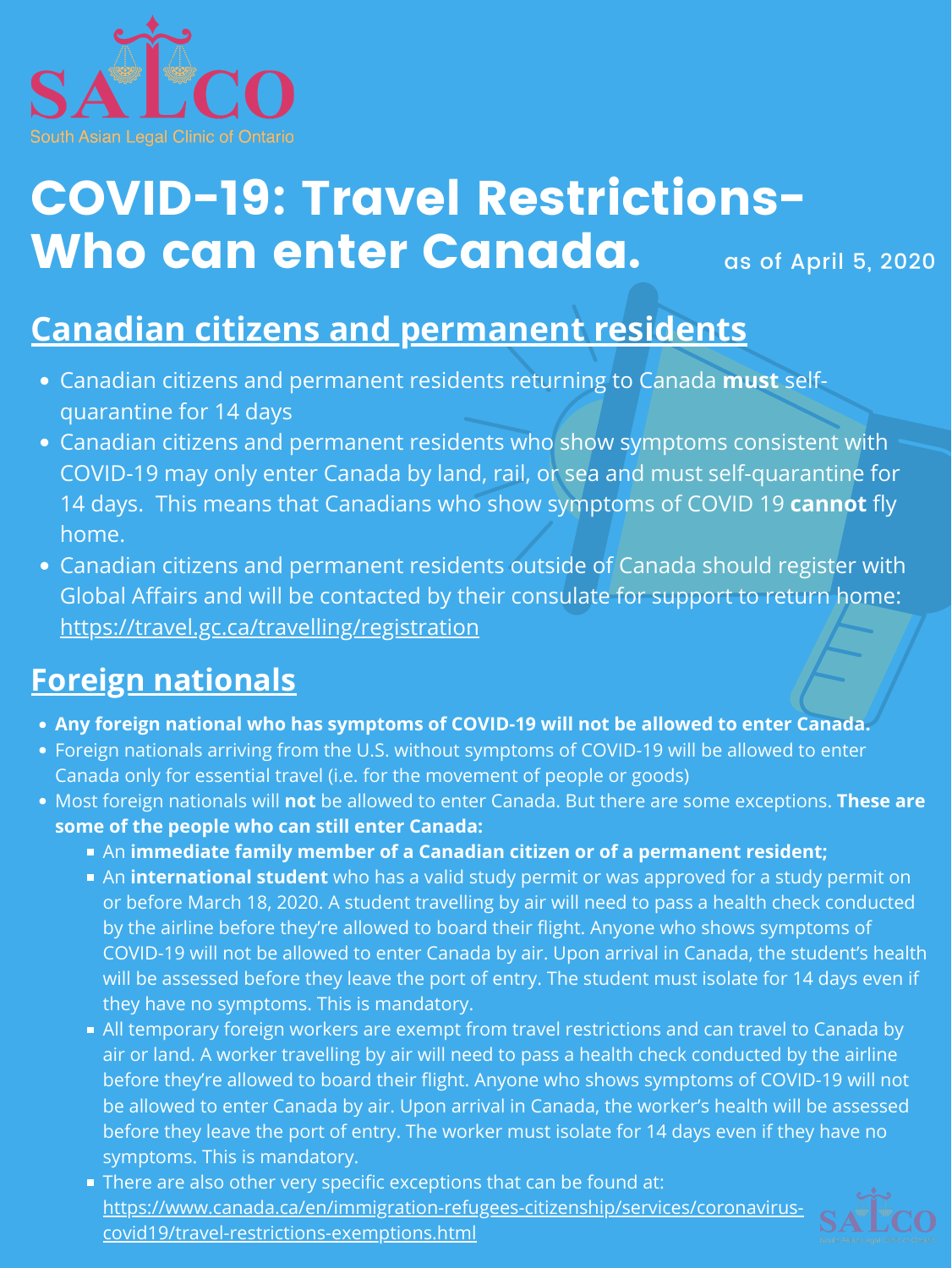

# COVID-19: Immigration

With the community quarantine still in place, we encourage everyone to:

#### **Stay home and #StopTheSpread.**



#### as of April 5, 2020

#### **Immigration: What changes have been made affecting immigration applications?**

- Immigration, Refugees and Citizenship Canada (IRCC) is still accepting and processing immigration applications (both online and mail)
	- NOTE: Applications that are incomplete and do not explain why documents are missing may be returned without being processed. If you can't attach a document because of COVID 19 make sure to explain why
- IRCC has granted a 90-day extension to those with a pending application for citizenship, permanent residence, and temporary resident permit, for which IRCC requested additional information
- **Visitors, students, temporary workers, and those with temporary resident permits are still required to apply to extend their status before it expires**
	- NOTE: A temporary resident who has applied to extend their status can remain in Canada until a decision is made on their new application, even if their initial status expires while they are waiting for that decision. This is called implied status.
- There may be delays in processing times for new and existing applications
- If IRCC approved your permanent resident application on or before March 18, 2020, but you haven't travelled to Canada yet, you're exempt from the travel restriction measures • If IRCC already approved your permanent resident application, but you can't travel to Canada before your documents expire, use the online web form to tell them why you can't travel:<https://www.cic.gc.ca/english/contacts/web-form.asp>

- Individuals entering Canada from the U.S., to make an asylum claim, will be sent back to the U.S.
- For people in Canada, refugee claims can be made via email during this time:
	- You can send an email to IRCC.RefugeeClaim-Demandedasile.IRCC@cic.gc.ca that says you want to make a refugee claim
- All refugee hearings are postponed until May 4, 2020
- All refugee interviews are cancelled and will be re-scheduled by IRCC
- The Immigration and Refugee Board (IRB) has extended the deadline to file Basis of Claim forms to May 30, 2020
- The IRB has extended the deadline to file an appeal to the Refugee Appeal Division to May 30, 2020

#### **Refugees: What changes have been made affecting refugee claims?**